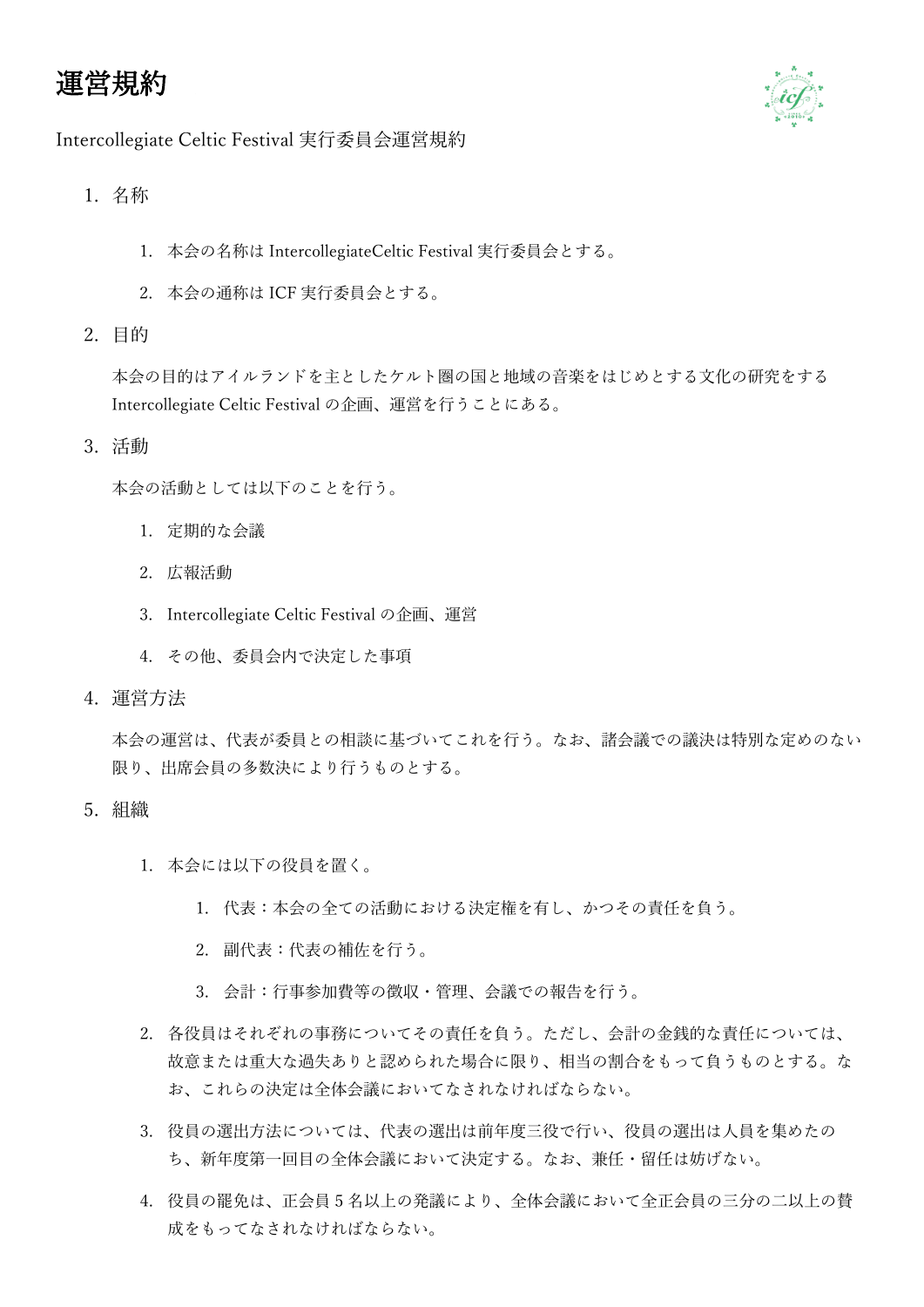- 5. 任期途中でやむを得ない事情によって役員の交替が必要になった場合、または役員が不存在に なった場合の新役員は、その他の役員で選任後、全体会議における承認をもって決定する。
- 6. 役員の正式な代替わりは、新年度第一回目の会議にて執り行う。
- 6. 会計
	- 1. 会計年度は 4 月 1 日から 3 月 31 日とする。
	- 2. 会計は毎年 3 月最終週に、当該年度の決算終了後、速やかに会計役が行う。ただし、必要があ る場合には、臨時にこれを行うことができる。
- 7. 規約の改正
	- 1. 本規約の改正は役員内協議による議決の後、全正会員の三分の二以上の可決によってこれを行 わなければならない。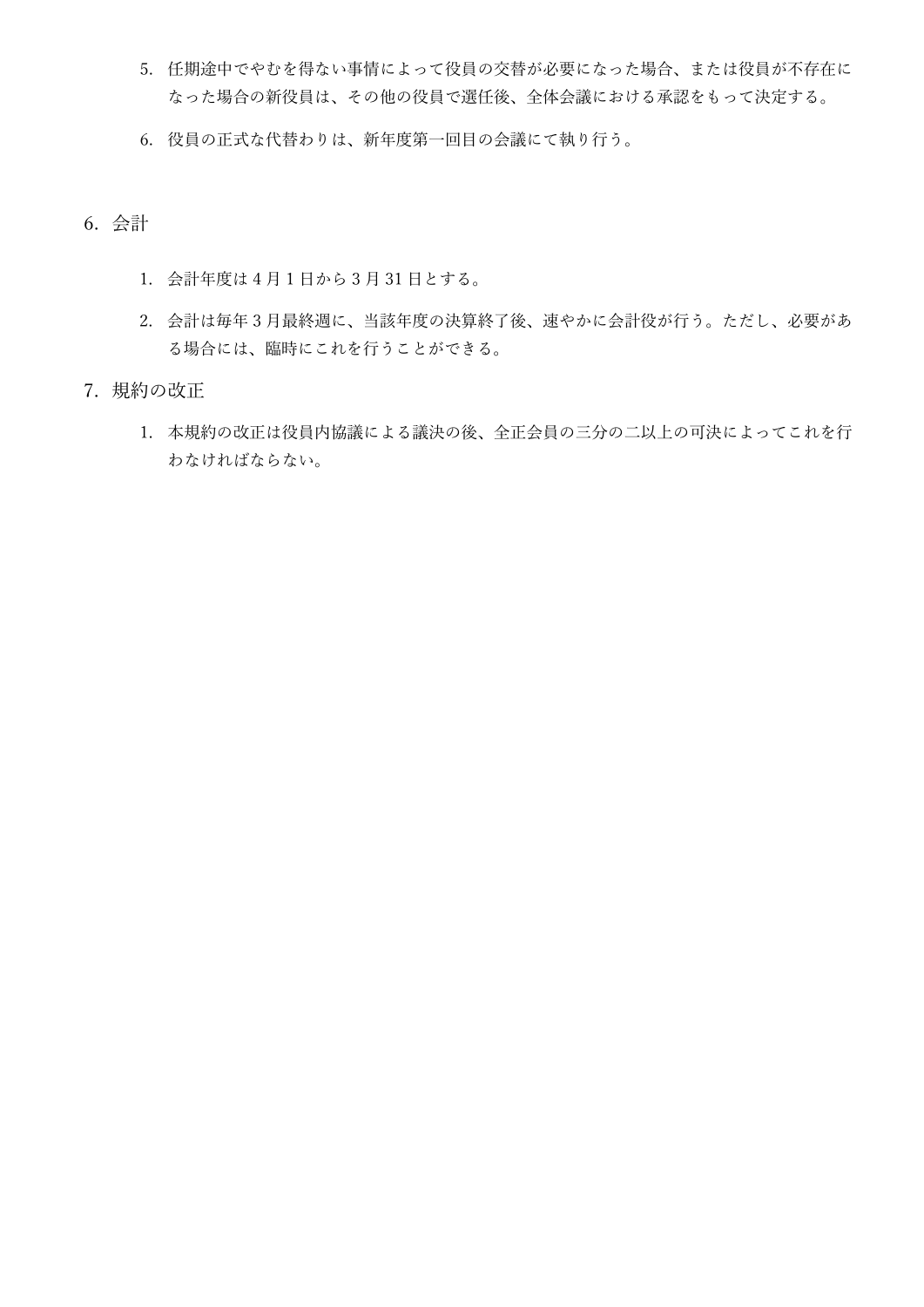# Operating rules and regulations

#### Intercollegiate Celtic Festival Executive Committee Operating Rules

1. Name

- 1. The name of the organisation shall be the Intercollegiate Celtic Festival Executive Committee.
- 2. The abbreviation for this committee is ICF Executive Committee.

### 2. Purpose

The purpose of the committee is to organise and manage the Intercollegiate Celtic Festival, a study of the music and other cultures of Ireland and other Celtic countries and regions.

### 3. Activities.

The activities of the committee shall include the following.

- 1. regular meetings
- 2. public relations activities
- 3. planning and organising the Intercollegiate Celtic Festival
- 4. other matters decided within the committee

### 4. Method of operation

The management of the organisation is carried out by the representatives in consultation with the committee members. Unless otherwise specified, decisions at meetings shall be made by a majority vote of the members present.

## 5. Organisation

- 1. The committee shall have the following officers:
	- 1. Representative: has the decision-making power and responsibility for all activities of the committee;
	- 2. Vice-President: assists the Representative.
	- 3. Treasurer: collects and manages event participation fees, etc., and reports at meetings.